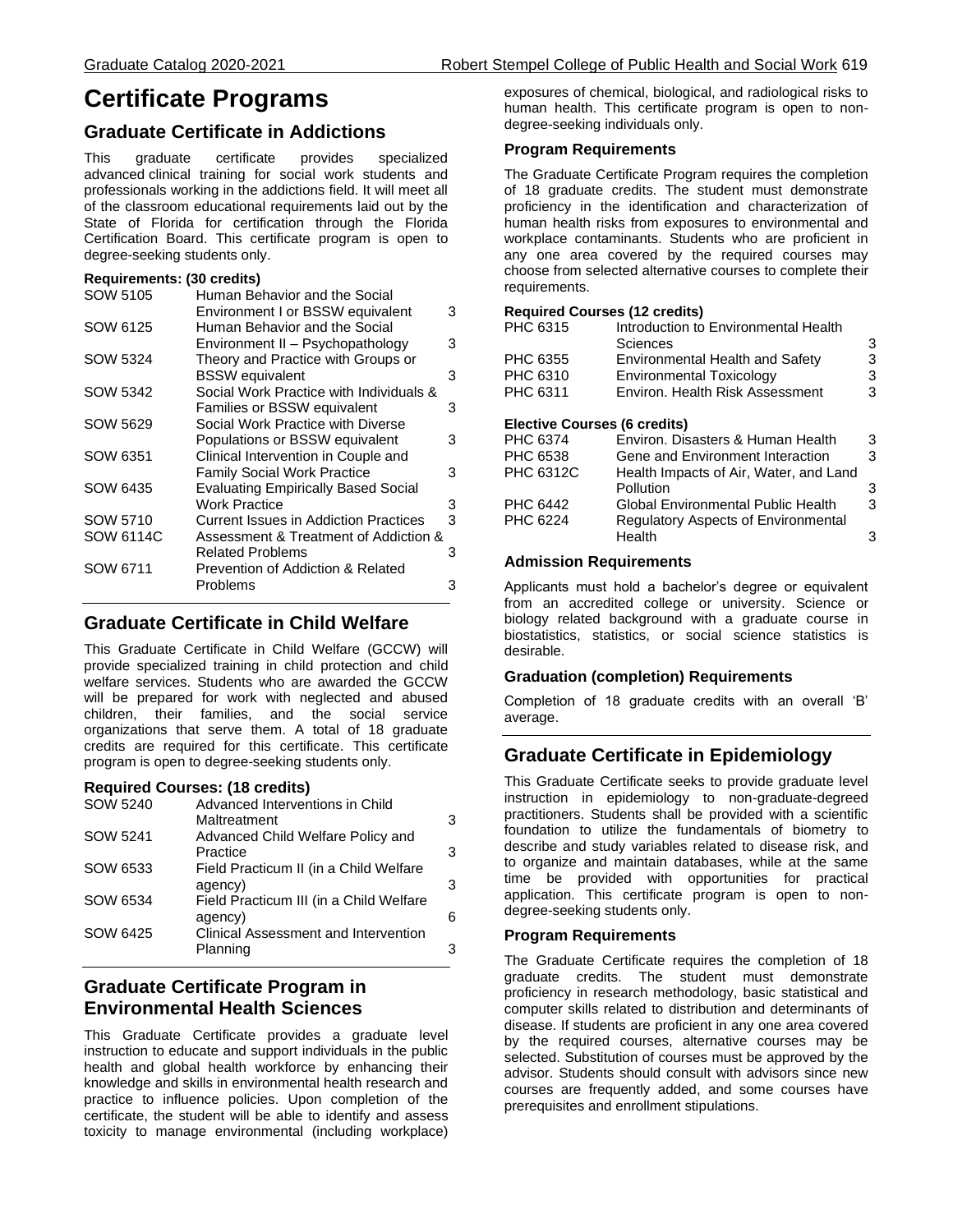#### **Required Courses: (6 credits)**

| PHC 6000 | Epidemiology I: Introduction to Public |   |
|----------|----------------------------------------|---|
|          | Health Epidemiology                    |   |
| PHC 6013 | Epidemiology II: Observational Design  | 3 |

#### **Elective Courses: (12 credits)**

Students may select 12 credits from the following courses:

| PHC 6003 | Chronic Disease Epidemiology        | 3 |
|----------|-------------------------------------|---|
| PHC 6008 | Cardiovascular Disease Epidemiology | 3 |
| PHC 6009 | AIDS Epidemiology and Control       | 3 |
| PHC 6014 | <b>Behavioral Epidemiology</b>      | 3 |
| PHC 6016 | Social Epidemiology                 | 3 |
| PHC 6020 | Epidemiology Methods: Experimental  |   |
|          | Design                              | 3 |
| PHC 6062 | <b>Systematic Reviews and</b>       |   |
|          | Meta-Analysis                       | 3 |
| PHC 6441 | Epidemiology of Health Disparity    | 3 |
| PHC 6536 | <b>Health Demography</b>            | 3 |
|          |                                     |   |

#### **Admission Requirements**

Applicants must hold a bachelor's degree or equivalent from an accredited college or university.

#### **Graduation (completion) Requirements**

Completion of 18 graduate credits with an overall 'B' average.

# **Graduate Certificate in Health Economics**

The graduate certificate program requires the completion of 15 graduate credits. This certificate program is open to non-degree-seeking students only.

#### **Required Courses: (15 credits)**

| <b>PHC 6430C</b> | <b>Public Health Economics</b>                | 3 |
|------------------|-----------------------------------------------|---|
| <b>PHC 6063C</b> | <b>Health Policy Database Applications I</b>  | 3 |
| <b>PHC 6087C</b> | <b>Health Policy Database Applications II</b> | 3 |
| PHC 6102         | Introduction to Public Health Policy and      |   |
|                  | Management                                    | 3 |
| PHC 6436         | Advanced Issues in Economic                   |   |
|                  | Evaluation of Health Care Programs            | 3 |
|                  |                                               |   |

#### **Graduation (completion) Requirements**

To complete the certificate, students will be required to maintain an overall 3.0 GPA.

### **Graduate Certificate in Health Policy**

The graduate certificate program requires the completion of 15 graduate credits. This certificate program is open to non-degree-seeking students only.

#### **Required Courses: (15 credits)**

| PHC 6102         | Introduction to Public Health Policy and |   |
|------------------|------------------------------------------|---|
|                  | Management                               | 3 |
| <b>PHC 6104C</b> | Public Health Management and             |   |
|                  | Leadership                               | 3 |
| PCH 6148         | Strategic Planning for Healthcare        |   |
|                  | Organizations                            | 3 |
| <b>PHC 6155C</b> | <b>Health Policy Analysis</b>            | 3 |
| PHC 6160         | Public Health Budgeting and Financial    |   |
|                  | Management                               | з |
|                  | or                                       |   |
| $PHC$ 6154 $C$   | Evidence Synthesis Annlied to Clinical   |   |

PHC 6154C Evidence Synthesis Applied to Clinical

### **Graduation (completion) Requirements**

To complete the certificate, students will be required to maintain an overall 3.0 GPA.

### **Graduate Certificate in Health Promotion**

The Graduate Certificate Program seeks to provide graduate level instruction in health promotion to nongraduate- degreed practitioners. Students will gain a scientific foundation for designing, conducting, and evaluating health promotion programs in public health, while at the same time benefit from numerous opportunities for practical application. This certificate program is open to non-degree-seeking students only.

#### **Program Requirements**

The Graduate Certificate Program requires completion of 18 graduate credits. The student must demonstrate proficiency in health promotion and design, implantation, and evaluation. If students are proficient in any one area covered by the required courses, alternative courses must be approved by the advisor. A graduate statistics course (biostatistics, social statistics) is a prerequisite.

 Students should consult with advisors since new courses are frequently added, and some courses have prerequisites and enrollment stipulations.

#### **Required Courses<sup>1</sup> : (15 credits)**

| PHC 6146 | Health Promotion Program Planning and |   |
|----------|---------------------------------------|---|
|          | <b>Intervention Design</b>            |   |
| PHC 6410 | Health Behavior in Public Health      | 3 |
| PHC 6602 | Theoretical Foundations of Health     |   |
|          | Promotion                             | 3 |
| PHC 6706 | Research Methods in Public Health     | 3 |
| PHC 6750 | Program Development and Evaluation in |   |
|          | <b>Health Promotion</b>               |   |
|          |                                       |   |

A three hour elective course must be selected.

<sup>1</sup>If students are proficient in any one area covered by the required courses, the following elective courses may be substituted:

#### **Approved Electives: (3 credit maximum)**

| PHC 5009        | AIDS: Contemporary Issues               | 3 |
|-----------------|-----------------------------------------|---|
| PHC 5409        | Public Health Behavior Change Theory    |   |
|                 | and Practice                            | З |
| <b>PHC 5415</b> | Public Health in Minority/Urban         |   |
|                 | Population                              | 3 |
| PHC 6000        | Epidemiology I: Introduction to Public  |   |
|                 | <b>Health Epidemiology</b>              | 3 |
| PHC 6443        | Ethical Issues in Public Health         | 3 |
| PHC 6504        | Introduction to Health Education and    |   |
|                 | Wellness                                | 3 |
| PHC 6530        | Principles of Maternal and Child Health | 3 |
| PHC 6580        | Contemporary Issues in Health           |   |
|                 | Promotion                               | 3 |
| PHC 6600        | <b>Health Promotion Communication</b>   |   |
|                 | Theory and Design                       | 3 |
| PHC 6751        | Community Organization for Health       |   |
|                 | Promotion                               | 3 |
| PHC 6762        | International Public Health             | 3 |
|                 |                                         |   |

#### **Admission Requirements**

Settings and Health Policy-Making 3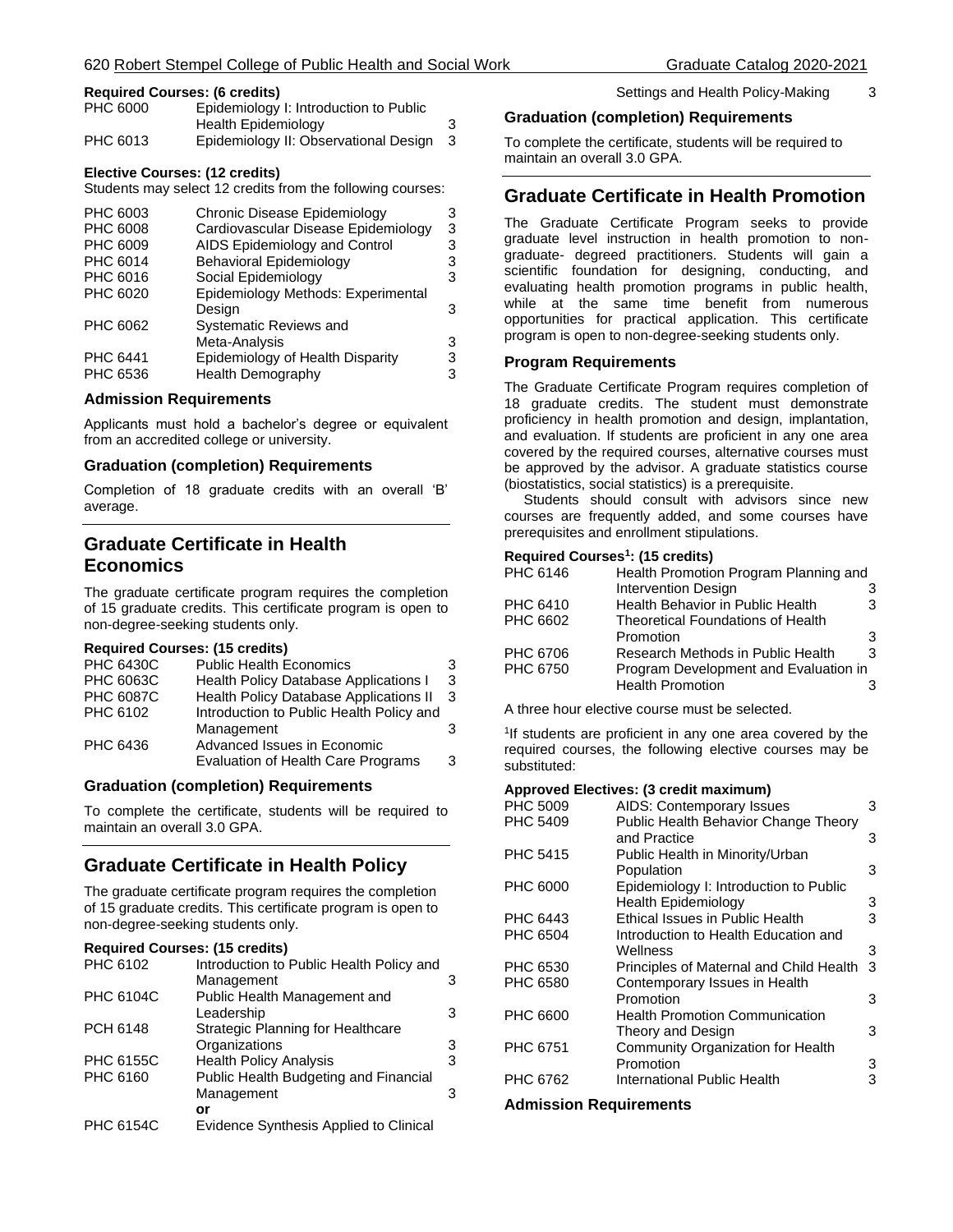Applicants must hold a bachelor's degree or equivalent from an accredited college or university.

#### **Graduation (completion) Requirements**

Completion of 18 graduate credits with an overall 'B' average.

## **Graduate Certificate in Management in Social Work**

This graduate certificate provides specialized management training for social work students and professionals planning to enter or work in managerial positions in the social work field. Courses do not meet elective requirements for MSW clinical program. All certificate students will be required to take the three required courses as well as the two from the approved list. This certificate program is open to degree-seeking students only.

*(Note: This certificate is currently under revision. Please check with the Student Services Coordinator in the School of Social work for information).*

### **Requirements: (15 credits)**

#### **Required Courses**

| SOW 5344                       | Theory & Practice with Communities &      |   |  |
|--------------------------------|-------------------------------------------|---|--|
|                                | Organizations                             | 3 |  |
| PAD 6156                       | Applied Organizational Theory &           |   |  |
|                                | Behavior                                  | 3 |  |
| SOW 5455                       | Writing and Managing Grants for Social    |   |  |
|                                | Service Programs                          | 3 |  |
| Select two from the following: |                                           |   |  |
| PAD 6205                       | <b>Public Financial Management</b>        |   |  |
| <b>PAD 5435</b>                | Administration & the Role of Women        | 3 |  |
| <b>HSA 6425</b>                | Mental Health Administration & Planning 3 |   |  |
| <b>URS 5645</b>                | Strategic Planning in Public & Non-Profit |   |  |
|                                | Organizations                             | З |  |
| PAD 6434                       | Leadership and Decision Making            | 3 |  |
| SOW 6387                       | Social Services Management Skills         | 3 |  |

### **Graduate Certificate in Maternal and Child Health**

The graduate certificate program requires the completion of 15 graduate credits. This certificate program is open to both degree-seeking and non-degree seeking students only.

#### **Required Courses: (6 credits)**

| PHC 6530         | Principles of Maternal and Child Health 3            |   |
|------------------|------------------------------------------------------|---|
| PHC 6537         | Case Studies in Maternal and Child                   |   |
|                  | Health Programs, Policies and                        |   |
|                  | Research                                             | 3 |
| credits)         | Choose at least three of these specialty courses: (9 |   |
| <b>HUN 6415</b>  | <b>Pediatric Nutrition</b>                           | 3 |
| <b>PHC 6063C</b> | <b>Health Policy Database Applications</b>           | 3 |
| PHC 6531         | Environmental Justice: Contextualizing               |   |
|                  | Maternal and Child, Women, Youth and                 |   |
|                  | Family (WYF) Wellbeing                               | з |
| PHC 6750         | Program Development and Evaluation in                |   |
|                  | <b>Health Promotion</b>                              | 3 |
| <b>PHC 6754C</b> | Analytic Methods in Maternal and Child               |   |
|                  | Health                                               | 3 |
| PHC 6762         | International Public Health                          |   |

| SOW 5240 | Advanced Interventions in Child |  |
|----------|---------------------------------|--|
|          | Maltreatment                    |  |

### **Graduate Certificate in Pediatric Nutrition**

The graduate certificate program requires the completion of 15 graduate credits. The graduate certificate in Pediatric Nutrition is a fully online graduate/professional certificate program that consists of 2 core pediatric nutrition courses plus at least three additional pediatric specialty courses over an academic year. The certificate is open to both degree seeking and non-degree seeking students.

#### **Required Courses: (6 credits)**

| <b>HUN 6415</b><br><b>HUN 6416</b> | <b>Pediatric Nutrition</b><br><b>Advanced Pediatric Nutrition</b>  | 3<br>3 |
|------------------------------------|--------------------------------------------------------------------|--------|
| credits)                           | Choose at least three of these specialty courses: (9)              |        |
| <b>HUN 6417</b>                    | Nutrition of the High Risk Infant and<br>Newborn in Intensive Care | 3      |
| <b>DIE 6287</b>                    | <b>Dysfunctional Eating in Pediatrics</b>                          | 3      |
| <b>DIE 6286</b>                    | <b>Pediatric Obesity</b>                                           | 3      |
| <b>DIE 6285</b>                    | Pregnancy and Lactation                                            | 3      |
|                                    |                                                                    |        |

# **Graduate Certificate in Public Health Foundations**

The graduate certificate program requires the completion of 18 graduate credits. The student must demonstrate proficiency in basic statistical and computer skills related to distribution and determinants of disease. If students are proficient in any one area covered by the required courses, alternative courses may be selected. Substitution of courses must be approved by the advisor. Students should consult with advisors since new courses are frequently added, and some courses have prerequisites and enrollment stipulations. This certificate program is open to non-degree-seeking students only.

#### **Admission**

Applicants must hold a bachelor's degree or equivalent from accredited college or university.

#### **Required Courses: (18 Credits Total)**

| PHC 6000 | Epidemiology I: Introduction to Public   |   |
|----------|------------------------------------------|---|
|          | <b>Health Epidemiology</b>               | 3 |
| PHC 6065 | <b>Public Health Statistics</b>          | 3 |
| PHC 6102 | Introduction to Health Policy and        |   |
|          | Management                               | 3 |
| PHC 6315 | Introduction to Environmental Health     |   |
|          | Sciences                                 | 3 |
| PHC 6410 | <b>Health Behavior and Public Health</b> | 3 |
| PHC 6500 | <b>Foundations of Public Health</b>      | 3 |
|          |                                          |   |

# **Graduate Certificate in Social Work Practice with the Elderly**

This graduate certificate provides specialized advanced clinical training for social work students working with elderly populations. This certificate program is open to degree-seeking students only.

#### **Requirements: (15 credits) Required**